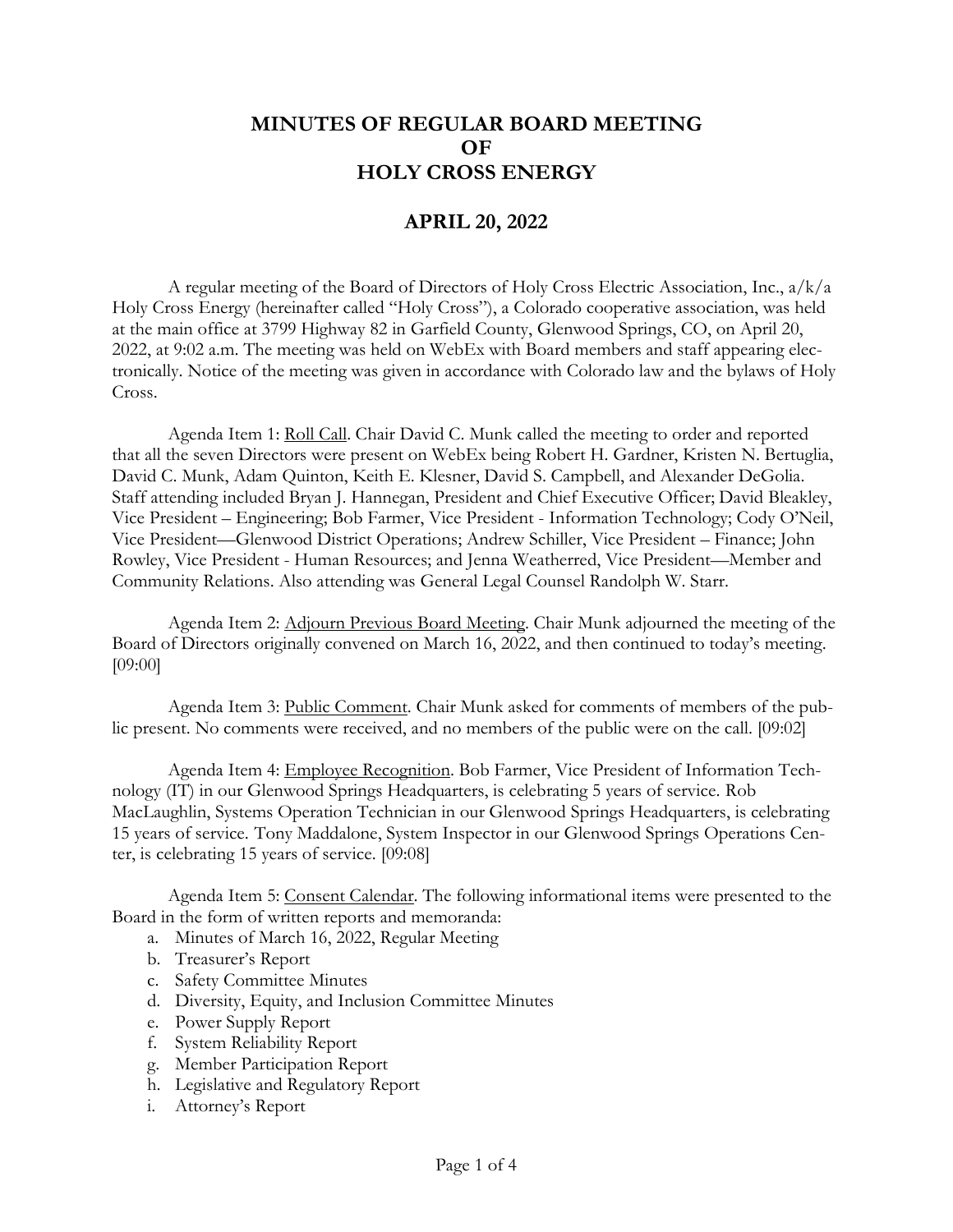- j. Board Committee Reports
	- i. Communications
	- ii. Finance
	- iii. Governance
	- iv. Strategic Issues
- k. Directors' Reports
	- i. Western United Electric Supply Corporation
	- ii. Colorado Rural Electric Association
	- iii. National Rural Electric Cooperative Association
	- iv. National Rural Utilities Cooperative Finance Corporation

Questions posed by Board members were answered by staff members. Upon motion duly made, seconded, put to a vote and unanimously carried, it was

**RESOLVED**, that the items on the Consent Calendar be approved as presented. [09:24]

Agenda Item 6: Staff Reports. The Staff Reports had been delivered to the Board members prior to the meeting. Questions from Board members were answered by staff members. [09:36]

Agenda Item 7: Old Business.

a. Quarterly Safety and Loss Report. Vice President Rowley made a verbal and visual presentation on the First Quarter Risk Management plan. Highlights:

2022 First Quarter Safety and Loss Report presentation was given to the Board prior to the meeting.

In 2022 Q1:

• Total Recordable Cases Incident Rate (TRCIR) was 0 reflecting no recordable incidents in the first quarter of 2022.

• Days Away, Restricted, or Transferred (DART) rate was 0 for the first quarter of 2022. The rate was 0.66 for 2021.

• No General Liability/Property Damage claims in Q1.

Included in the materials was the 2022 Safety Improvement Plan which includes an update on the three-year plan, annual plan, and current initiatives.

Questions posed by Board members were answered by Mr. Rowley. [09:38]

Agenda Item 8: New Business.

a) Annual Meeting Preparations. Vice President Weatherred gave a verbal and written presentation to the Board about preparations for the upcoming annual member meeting to be held on June 2, 2022, at Lundgren Amphitheatre & Lawn, 789 Gypsum Creek Road, Gypsum, CO 81637. [09:54]

b) "Journey To 100%" Clean Energy Plan Update. President and CEO Hannegan introduced this subject, and Sam Whelan, Manager, Power Supply, gave a verbal presentation to the Board about the written presentation given to the Board prior to the meeting. David Manning, Resource Scheduling Analyst, gave additional information to the Board. At its April 21, 2021, regular meeting, the Board of Directors authorized the filing of a Clean Energy Plan (CEP) with the Air Quality Control Commission (AQCC) in compliance with the provisions of HB19-1261 and SB19-236 as amended. As provided for in that legislation, an electric utility that files a CEP that demonstrates a greater than 80% level of CO2 reduction by 2030, compared to 2005 levels, obtains a "safe harbor" from future CO2 regulations that may be implemented by the CDPHE/AQCC. HCE's CEP includes HCE's existing and planned power supply projects and programs, and HCE's current and projected future power supply relationships with both Xcel Energy/Public Service Company of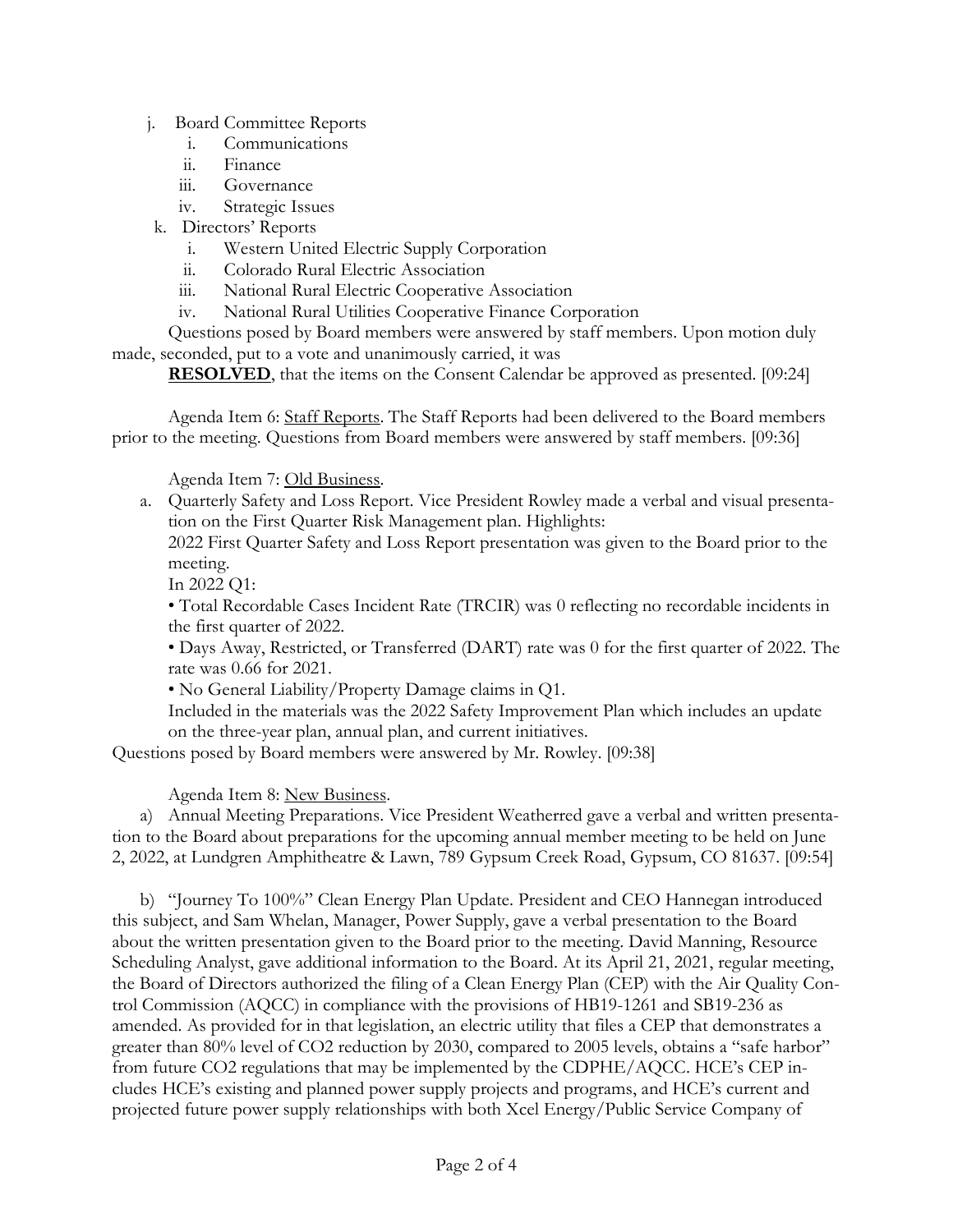Colorado (PSCo) and Guzman Energy. The resulting CEP will achieve a 99% percent reduction in 2030 greenhouse gas emissions associated with HCE's retail sales from 2005 levels and is consistent with our public "Journey to 100%" commitment to supply 100% carbon-free electricity to HCE members and their communities by 2030. AQCC staff are in the final stages of their verification process and have advised HCE that they intend to verify to the PUC that our CEP filing meets the requirements of the statute. It is anticipated that a PUC Commissioners' Information Hearing will be held to review our CEP filing after which it will be deemed approved and the safe harbor provided to HCE per State law. Questions from Board members were responded to by Messrs. Manning, Whelan and Hannegan. [11:09] A break was taken. [11:09-11:20]

c) Holy Cross Energy Round Up Foundation. After a presentation by Director Gardner, upon motion duly made, seconded, and unanimously carried, Jesse Johnson and Claude Pupkin were appointed to the Board of the Foundation. [11:24]

d) Board Meeting Schedule. Chair Munk discussed the upcoming schedule of in person and WebEx meetings. No changes were made. [11:27]

Agenda Item 9: Executive Session. Upon motion duly made, seconded, put to a vote and unanimously carried, the following resolution was adopted:

**RESOLVED** that the Board enter executive session to consider documents or testimony given in confidence generally relating to negotiations on real property acquisition, power supply, and succession planning. All staff members left the Board room.

No action was taken by the Board to make final policy decisions or adopt or approve any resolution, rule, regulation, or formal action, any contract, or any action calling for the payment of money. Direction was given on negotiations.

Upon motion duly made, seconded, put to a vote and unanimously carried, the following resolution was adopted:

**RESOLVED** that the Board exit executive session. [12:15]

Agenda Item 10: Adjourn Board Meeting. Chair Munk continued the meeting at 12:15 p.m. until **May 18, 2022, at 9:00 a.m**. The next meeting will be held by WebEx.

 Secretary – Robert H. Gardner

APPROVED:

 $\mathbb{Z}$ 

Chair – David C. Munk

Holy Cross REA Board Meeting Schedule [Third Wednesday of each month]

May 18, 2022—WebEx

The Annual Meeting of Members will be held on June 2, 2022, at Lundgren Amphitheatre & Lawn, 789 Gypsum Creek Road, Gypsum, CO 81637

June 15, 2022—in person